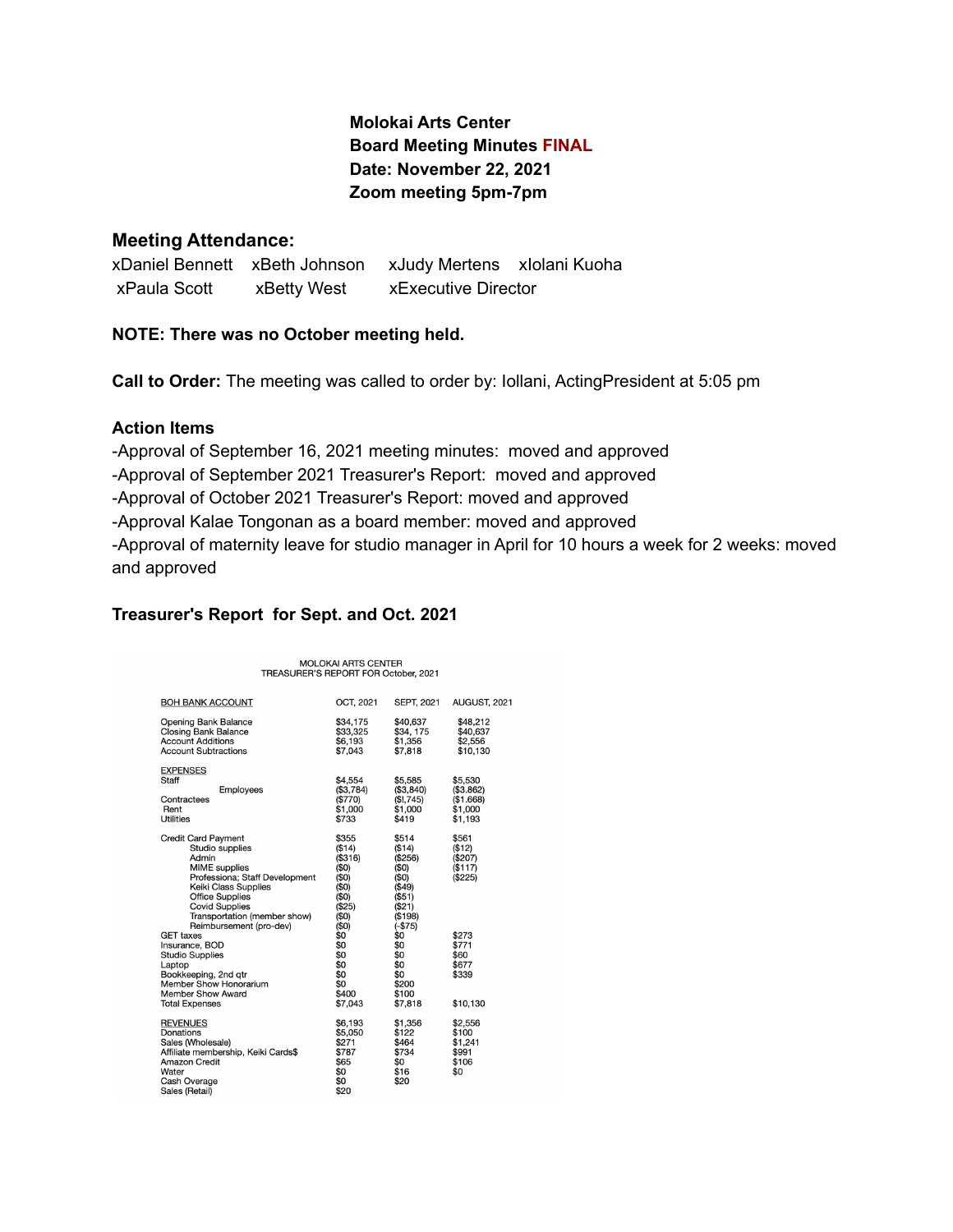**Profit and loss statement report:** Jan through June and July through September completed (ED emailed to BOD)

## **INFORMATION:**

**Covid-19 MAC Response Update:** no changes

**Board Succession (New Members and Officer Slate):** Kala'e Tongonan approved as new board member.

## **MAC Events (updates):**

-Art Bar: Alice will follow up with Joyce and if not, Kanoe can take over.

-Alice will also follow up with Joyce about doing the soups for Soup 'R Bowl 2022

## **New Facilities Committee Report:**

-Judy Mertens updated the board on the latest searches.

## **Artist in Residence:**

-decisions have been 4 finalists. Artists accepted: Melody Cooper (Jan 2022), Richard Howell (woodworker) for April 2022, Rafeal Lamas for July 2022 (conductor/musician), Leilehua Lanzilotti (musician) for Oct. 2022

-Alice will follow up with Joyce to see if the Kahn Foundation is still willing to contribute funds for the AIR (Paula will check with another MAC supporter about housing Melody Cooper in Jan. 2022)

**Budget Committee:** tabled: will meet before end of the year to set up 2022 budget

# **Communications/Secretary/Hawaii Craftsmen Report:**

-update on HC juror public presentation

-acknowledgment and mahalo needed for Joyce Haase in newsletter (I'olani will write it up and submit by Monday Nov. 29)

### **Executive Director's Report:**

MOLOKAI ARTS CENTER Executive Director Report 22 Nov 2021

- I. Administration, Office
	- a. Changes in Inventory procedures
	- b. Showroom Sales
	- c. Raku kilns
	- d. Request policy & procedures on Compensation and Conflict of Interest be on bylaws per state and federal grant requirements.
- II. Classes, Workshops, Proposals
	- a. Adult Classes Affiliates increase since Pana'i Aloha Families 10, Individuals 16 New substitute host (due to COVID rules) on Sundays. Reminder for monthly fees.
	- b. Mālama Molokai Wellness (fiscal sponsor) Promotions, 3<sup>rd</sup> Saturday Mālama Market, ukulele class